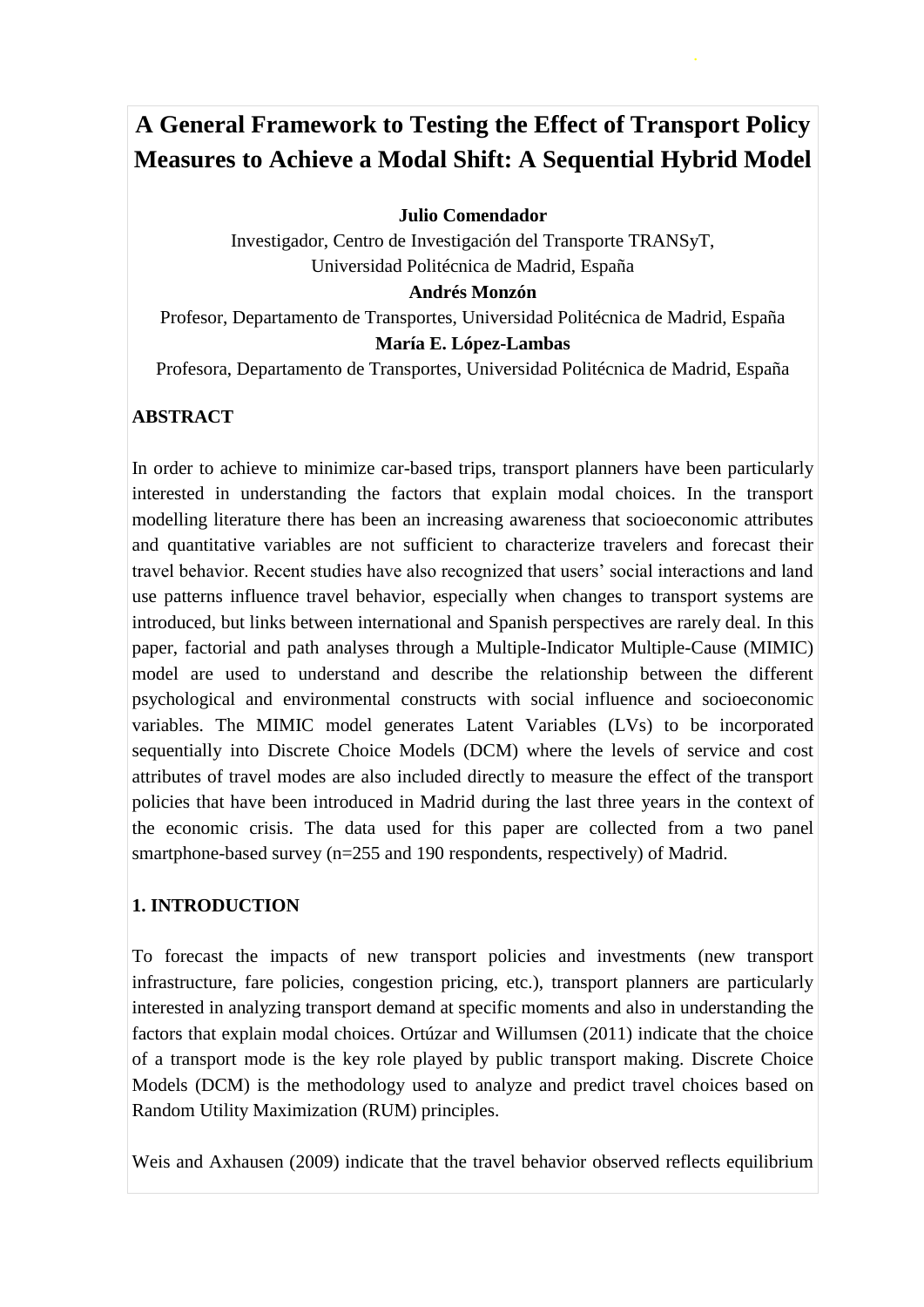conditions both behaviorally, as well as the underlying network flows and travel times, individuals can adapt their travel behavior after a change in the generalized cost on several levels: (*i*) the decision to leave home (i.e., to participate in out-of-home activities on a given day); (*ii*) the adaptation of these activities; (*iii*) the scheduling of activities; (*iv*) the choice of locations for carrying out activities (destination choice); and (*v*) the choice of an origin-destination connection (mode and route choice). Thus, a behavioral DCM model deals the latter two levels, which effectively constitute the second to fourth steps in the classic four step model. The upper levels of the demand generation process (from *i* to *iii* above) are been dealt by the literature with an aggregate methodology that handles indirect and multiple relationships between all the variables that influence a travel behavior process (Golob, 2003; Moore et al., 2013): Structural Equation Modeling (SEM). Reviewing many case studies on travel behavior knowledge, it is difficult to have a brainstorm of how to integrate the five levels above to evaluate the effect of transport policy measures to achieve a modal shift.

Madrid is the capital and major financial and business center of Spain where a number of transport policies have been introduced in the last four years in the context of the economic crisis: five new metro stations, a 25% average public transport fare rise, one hour extension of the on-street parking rate, all systems have modernized their vehicles and stations, realtime information at most metro/train stops, some bus stops and on-board most metro/train and buses, most residential streets are traffic-calmed at 30 km/h or less, etc. To evaluate accurately the willingness to change patterns of urban mobility in Madrid before and after the introduction of the transport policies, it has already used the methodologies discussed above: Comendador et al. (2014a) and Di Ciommo et al. (2014) using DCMs; and Comendador et al. (2014b) with SEM approaches. The general conclusion of these studies is transport policy actions are more likely to be effective when car use has been disrupted first. But as these studies are based on different methodologies, it is necessary to confirm their results using a complete methodology on a general framework: a hybrid DCM.

Inclusion of psychological and land-use factors through a Multiple-Indicator Multiple-Cause (MIMIC) following a SEM approach helped to improve the fitness level of DCM and to provide an understanding of the role of Level Of Service (LOS) and cost attributes in the decision making process when new transport policy measures are included (Ben-Akiva et. al, 2002; Raveau et. al, 2010; Yoon and Goulias, 2010). The inclusion of Latent Variables (LVs) in DCM has reemerged as an analysis and discussion topic after losing some of the importance that made it an interesting subject in the 1980s. Furthermore, evidence is mainly based on US data and North-European countries. Therefore, this paper adds some new evidence from a Spanish perspective to the research debate. The authors use data from a two panel smartphone-based survey (n=255 and 190 respondents, respectively) of Madrid.

In this paper, hybrid DCMs are estimated for car, public transport and walk modes of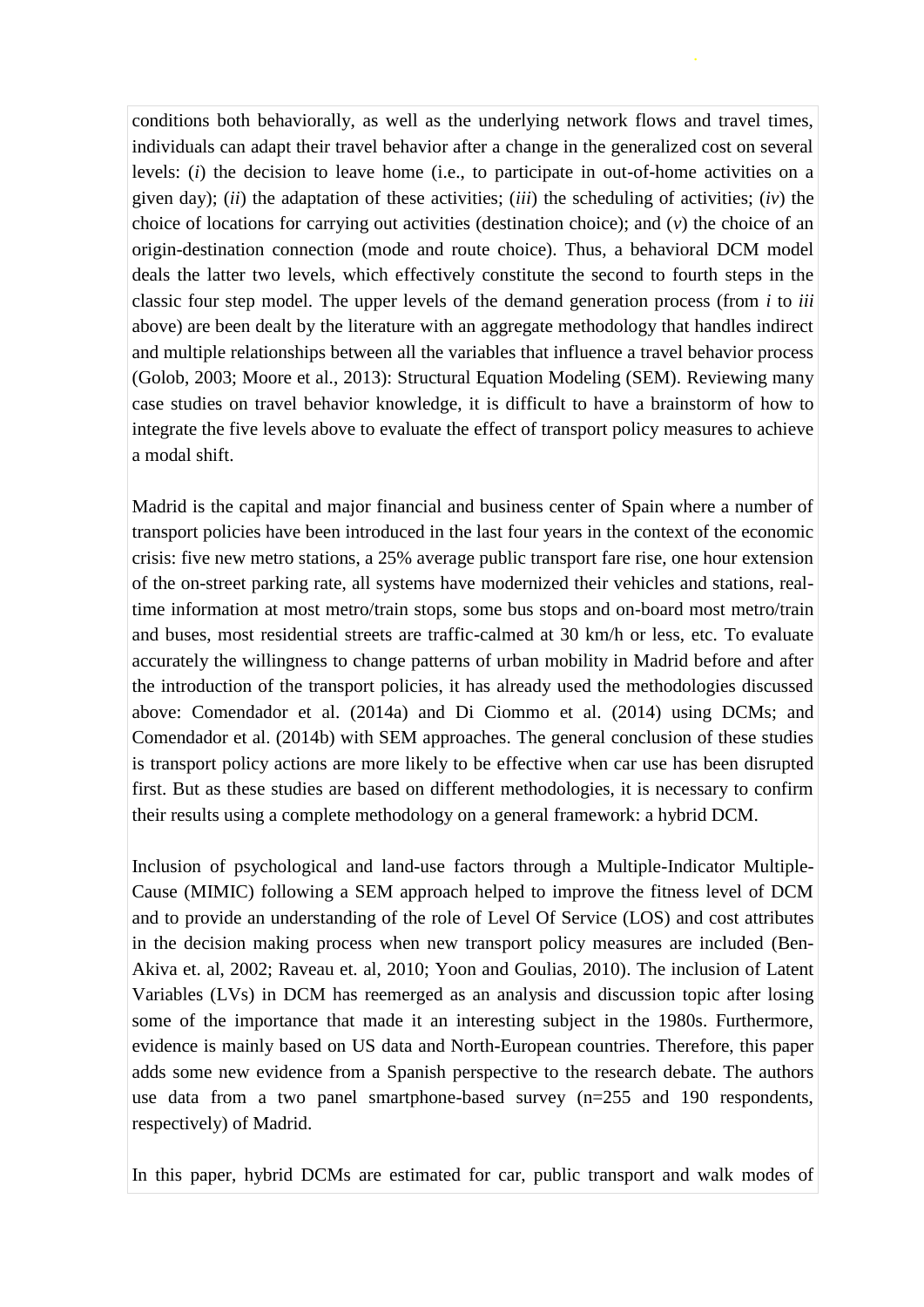transport. These models are formulated on the basis of LOS and cost attributes depend on social influence and socioeconomic variables (Comendador et al., 2014a; Di Ciommo et al., 2014). These hybrid models are compared with specifications, including psychological and built environmental factors. Results show that inclusion of these factors through a MIMIC approach indeed helped to improve the fitness level of the DCMs.

The paper is organized as follows. First, we give a review of the literature, focusing on methodology aspects. We then present the database of our research, followed by the estimation hybrid models results and some conclusions and policy implications.

## **2. METHODOLOGY**

The aim of this paper is to study the role of psychological and environmental LVs on the mode choice process. These factors are measured by mean of psychometric and geographical tools, respectively, which are fit into DCMs through a MIMIC approach. In this chapter, first the MIMIC formulation, LVs and their explanatory variables are defined; and finally the hybrid discrete choice model formulation is presented.

## **2.1 MIMIC**

## **2.1.1 Formulation**

LVs are factors that, although they influence individual behavior and perceptions, cannot be quantified in practice because of their intangibility, since these variables do not have a measurement scale, or because of their intrinsic subjectivity, since different persons may perceive them differently. Identification of LVs requires supplementing a standard preference survey, either revealed or stated, with questions that capture users' perceptions about some aspects of the alternatives (and the choice context). The answers to these questions generate perception indicators that serve for identifying the LVs. Otherwise, these LVs could not be measured (Galdames et. al, 2011). Moreover, since Cervero and Kockelman (1997) some studies have treated measurable land use variables to define some environmental LVs with satisfactory results (Edwing and Cervero, 2010; De Abreu e Silva et al., 2012, Yoon and Goulias, 2010).

To use LVs, a Multiple-Indicator Multiple-Cause (MIMIC) following a Structural Equation Modeling approach model must be estimated, in which the LVs  $(\eta_{ijl})$  are explained by characteristics from the users through structural equations (1); at the same time, the LVs explain the perception indicators or measurable land use variables  $(y_{ijn})$ , which are observed by the modeler from the survey through measurement equations such as (2):

$$
\eta_{ijl} = \sum_{r} \alpha_{ilr} s_{ijr} + v_{ijl} \tag{1}
$$

$$
y_{ijp} = \sum_{l} \gamma_{ipl} \eta_{ijl} + \zeta_{ijp} \tag{2}
$$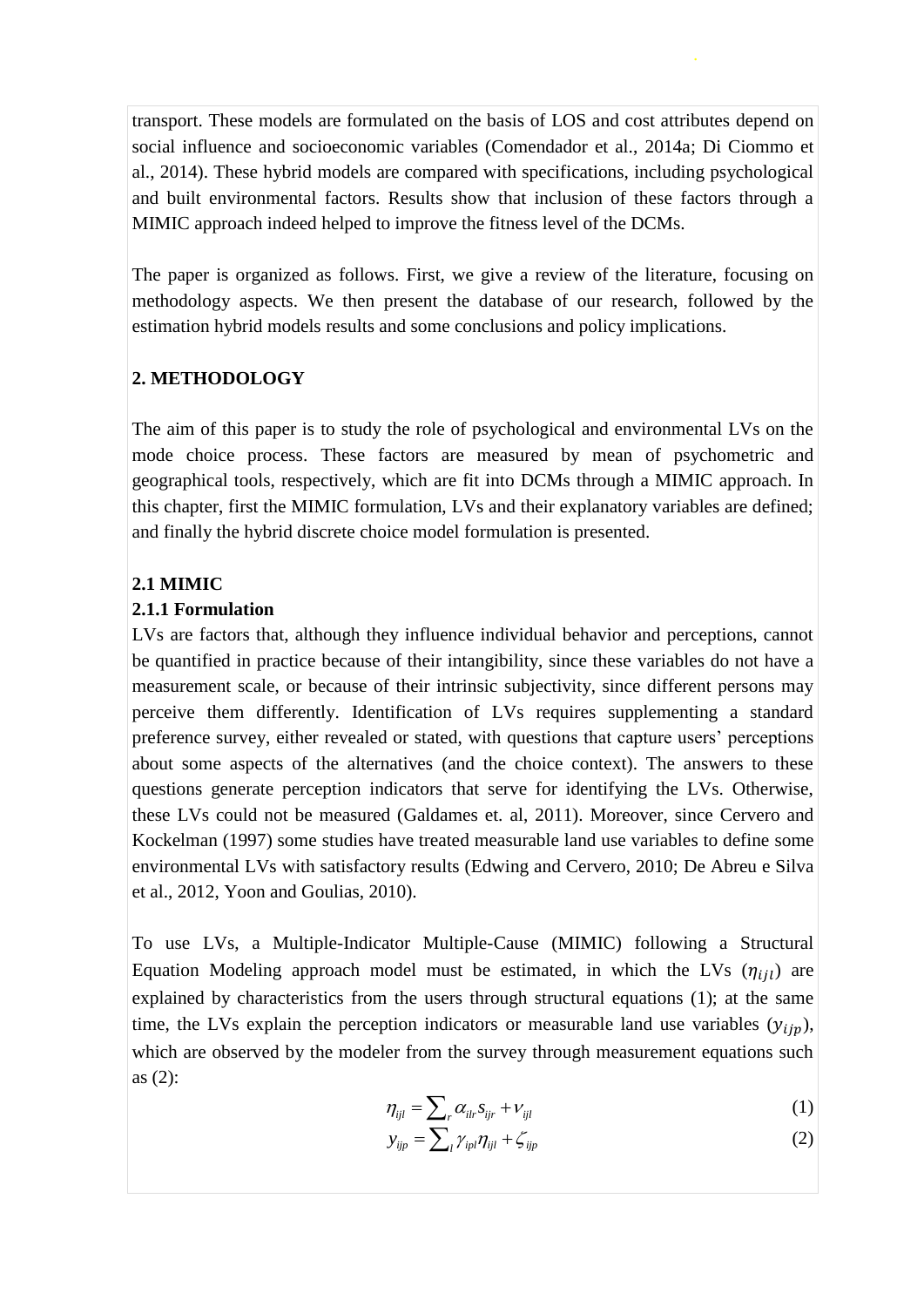where: *i* (alternative); *j* (individual); *l* (latent variable); *r* (explanatory variable); *p* (indicator).

#### **2.1.2 Determining Latent Variables**

At first step it is necessary to determine/label LVs based on literature. Galdames et al. (2011) demonstrated that the inclusion of psychological factors through a LVs approach helped to improve the fitness level of Revealed Preference (RP) models and to provide and understanding of the role of Level Of Service (LOS) and cost transport mode attributes in the decision-making process. Comendador et al. (2014b) identified a LV labeled 'comfort perception' on a SEM approach that represented the perceptions towards public transport for all the respondents. An important conclusion about this aspect was that the as more pro public transport intention as less 'comfort perception' towards public transport is. Thus, there are other factors that affect in a positive way on public transport intention.

But to achieve a complete framework to explain travel behavior may be the inclusion of built environmental dimension. Applications involving travel behavior from the perspective of land use are dating from the 1990s. Usually, four important factors are distinguished: density, diversity and design (3D's of Cervero and Kockelman, 1997) and accessibility (introduced by Geurs and van Wee, 2004). There is not a general agreement on how to measure each of those 4 components (see review of Comendador et al., 2014c). To define new evidence from the Spanish perspective to the LVs treatment on travel behavior, Comendador et al., (2014c) used a factor analysis to identify six LVs: 'street network design', 'urban block diversity', 'nonresidential diversity', 'job accessibility', 'center accessibility' and 'density'.

#### **2.2 Hybrid Discrete Choice Model**

Traditionally, in the DCM it is assumed that people  $j$  are rational decision makers maximizing their own utility  $U_{ij}$ ; the modeler, who is an observer, defines a representative utility  $V_{ij}$  and (since he does not have perfect information) an error term  $\varepsilon_{ij}$  associated with each alternative:

$$
U_{iq} = V_{iq} + \varepsilon_{iq} \tag{3}
$$

The representative utility  $V_{ij}$  is a function of the objective attributes  $X_{ijq}$  where q refers to a particular attribute (i.e., travel time or fare, as well as socioeconomic characteristics of the individual); if LVs are included, a utility function is obtained:<br> $V_{ij} = \sum_{q} \beta_{iq} X_{ijq} + \sum_{l} \theta_{il} \eta_{ijl}$ 

$$
V_{ij} = \sum_{q} \beta_{iq} X_{ijq} + \sum_{l} \theta_{il} \eta_{ijl} \tag{4}
$$

where  $\beta_{iq}$  and  $\theta_{il}$  are parameters to be estimated associated with the tangible attributes and the LVs, respectively. Some studies (Cherchi and Ortúzar, 2011) include several interactions among the attributes  $X_{ijq}$  and decision makers' characteristics that allow accounting for systematic heterogeneity (or taste variations) in the individual preference.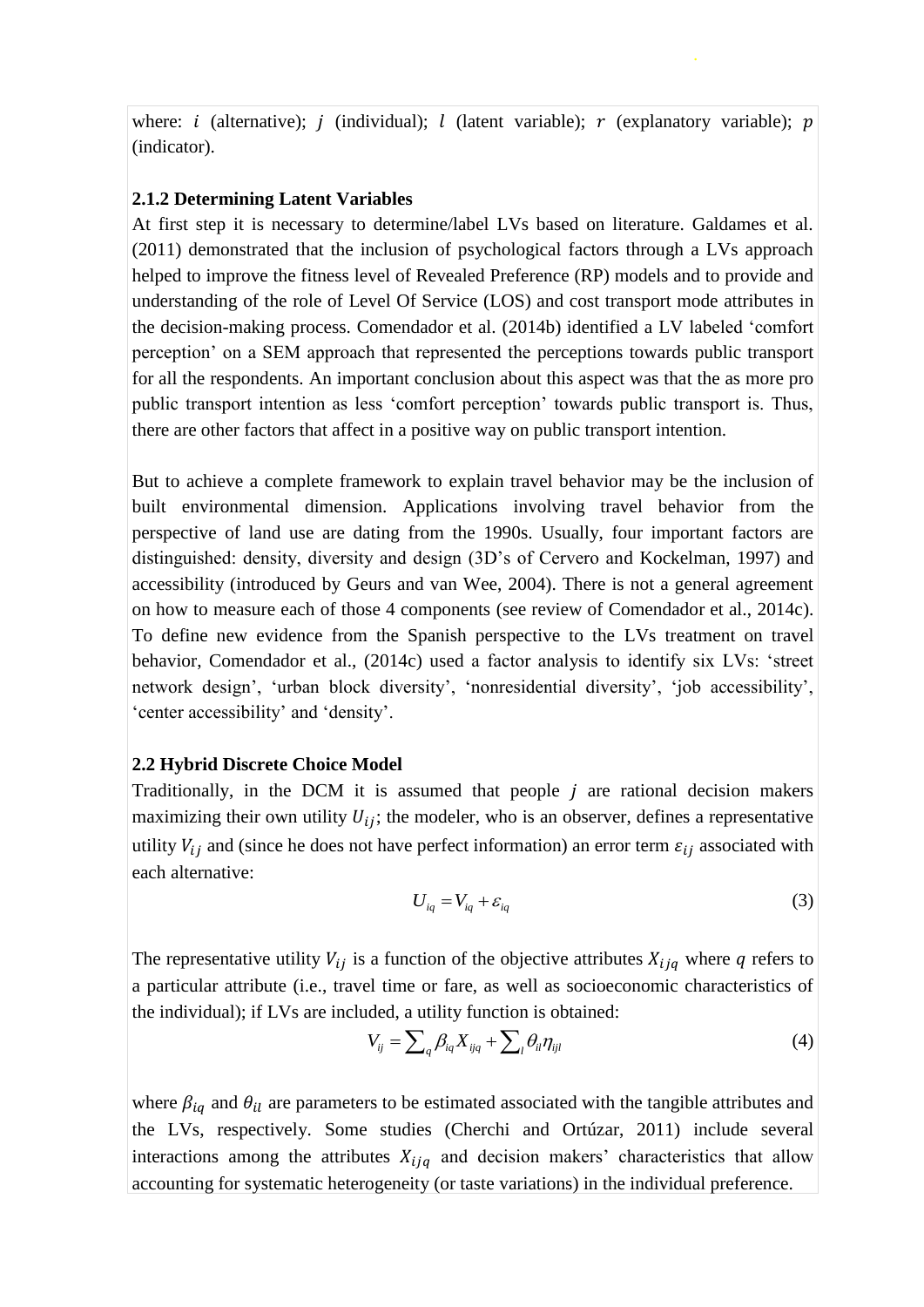Since the  $\eta_{ii}$  variables are unknown, the DCM must be estimated jointly with the MIMIC model's structural and measurement equations. Finally, to characterize the individual's decisions over the set of available alternatives  $A(j)$ , binary variables  $d_{ij}$  are defined, which take values according to:

$$
d_{ij} =\begin{cases} 1 & \text{if } U_{ij} \ge U_{ik} & \forall k \in A(j) \\ 0 & \text{in other cases} \end{cases}
$$
 (5)

Hybrid DCMs can be estimated simultaneously, as well as sequential approach. The former consists of estimating jointly DCM and MIMIC models. While simultaneous is an accurate approach to estimate a hybrid DCM because the estimators from the simultaneous approach are both consistent and efficient (Raveau et al., 2010), the current state of the art does not allow the flexibility to do it correctly in the general case. Moreover, it has been demonstrated that the sequential approach allows for unbiased estimators (Ben-Akiva et al., 2002; Raveau et al., 2010). Therefore, in addition to minor difficulties in its application and interpretation, the sequential approach is chosen by the authors to achieve the objectives set in this paper.

In sequential estimation the problem is treated in two stages, separating the LV and DCM interactions. First, the MIMIC model is solved to obtain parameter estimators for the equations relating the LVs with the explanatory variables and perception indicators. With these parameters in the structural equation (1), expected values for the LVs of each individual and alternative are obtained. In this way, the LVs can be added to the set of variables of the DCM, and their parameters are estimated together with those of the traditional variables in a second stage.

For the purposes of this paper, besides the traditional sequential approach, the authors consider using a Mixed Logit (ML) to run the DCM, which allows to consider not only the expected value of the LVs, but also its variability (from MIMIC model), which represents a better reproduction of reality. The ML model is in particular suitable to account for repeated choices by individual decision-makers (between week-days or/and different *waves*). This model specification treats the utility coefficients as varying between individuals but remaining through all choice situations for each person (Train, 2009).

#### **3. PANEL DATA INCLUDING SUBJECTIVE ELEMENTS: CASE OF MADRID**

Public transport policy in the Madrid Metropolitan Area (MMA) is often deemed as a success. Most of it can be attributed to the CRTM, created in 1985. Fifteen years ago, the GDP per capita in the MMA was about 30% above the average of the E.U. (27,279); this means that the MMA is a relatively wealthy area, even inside the current economic crisis context. However, there are differences in terms of GDP per capita among some cities inside the MMA. Most of the wealthiest municipalities are placed in the northwest whereas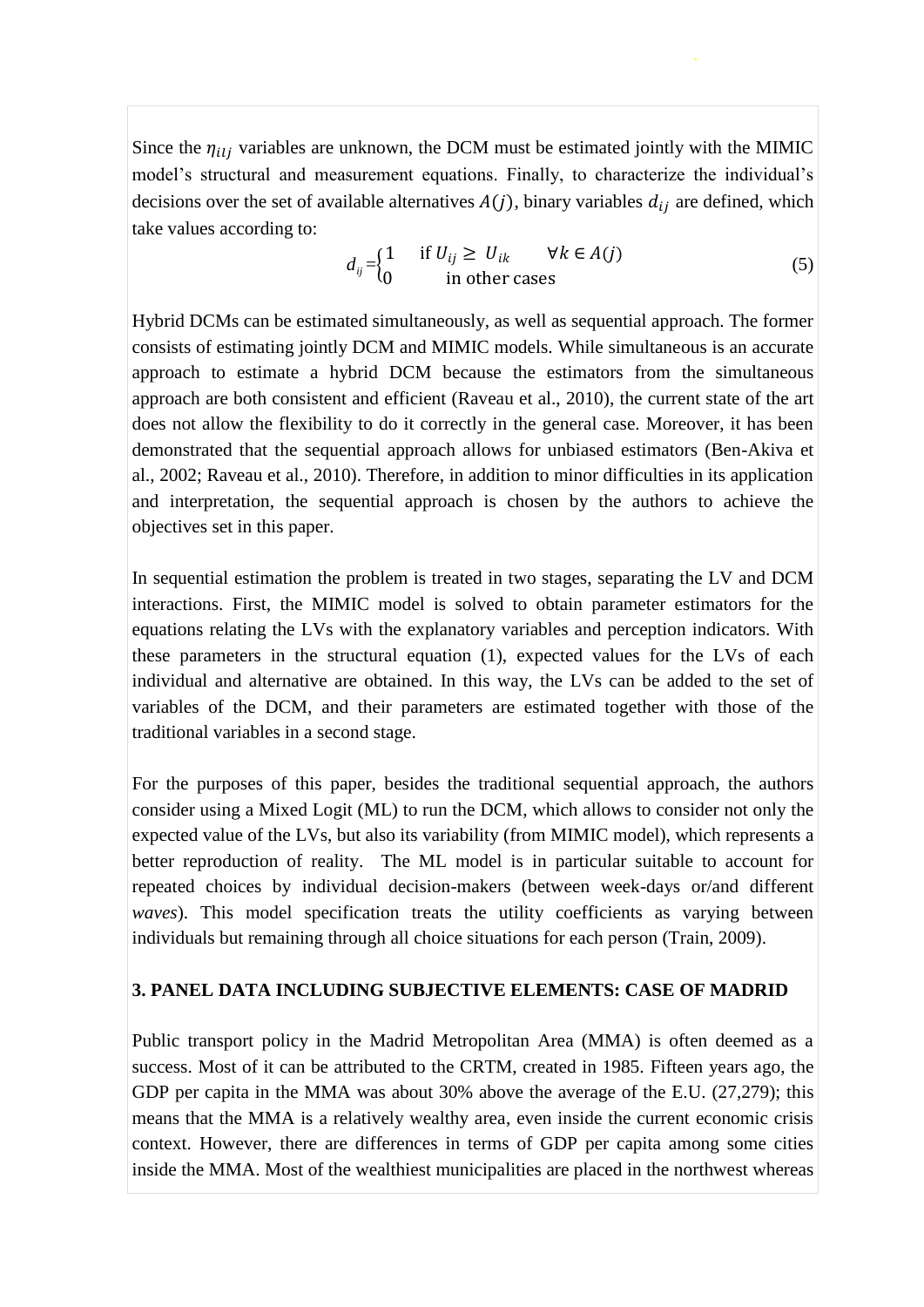the poorest are located in the south east. The GDP per capita of the wealthiest municipalities and neighborhoods is around twice the GDP per capita of the poorest (Vasallo and Perez de Villar, 2008).

The public transport system in the MMA is made up of four modes. Two of them are typically urban modes (underground and urban buses), and the other two are mostly metropolitan modes (commuter rail and interurban buses). Beside, since 2007 a new mode of transport (light underground) had been set up in order to increase public transport offer in the outskirts. Inside the economic crisis context, other pro-public transport policies have been introduced: five new metro stations, by 25% average public transport fare rise, onstreet parking fee rises one hour more, all systems have modernized their vehicles and stations, real-time information at most metro/train stops, some bus stops and on-board most metro/train and buses, most residential streets are traffic-calmed at 30 km/h or less, etc.

However, it must be stressed that the aim of this paper is not only to provide a consistent framework on how to integrate some research topics already developed in previous studies and emerging methods on travel behavior, when assessing the introduction of any transport policy, but also to add new evidences from a Spanish perspective to the research debate on how to change patterns of urban mobility.

## **3.1. Sample design**

The data used in this study come from a two wave survey carried out in the HABIT project (Habit and Inertia in mode choice behavior: a data panel for Madrid). After a process of screening and achieving consistency of both waves, the final sample size reached n=255 and 190 respondents, respectively. During fall 2011 and winter of 2012 (wave 1) and fall 2012 (wave 2), a smartphone with a panel-survey application was delivered for one week among two focus groups in order to capture a portion of the population of Madrid affected by recent changes in transport policy: (1) workers of Regional Health Department; and (2) workers of the Universidad Politécnica de Madrid, taking advantages of their close relation to the authors, which helped to easily achieve a random sample of a population of 5774 workers (2011 Census data). Since, high costs in terms of time and money are one of the biggest constraints when building data panels (Yáñez et al., 2010a), authors discarded the most common sampling unit in transport survey (i.e. the household), and panel survey used is based on a sample of a worker subpopulation.

Three different transport modes are considered: car, public transport and walking. Data for people who used no common transport modes are excluded from the analysis. For each mode, GPS information was available about travel times, number of transfers, distances recover; and then estimation costs. Regarding the users, the panel gathered information about socioeconomic variables. To generate a LV factor about public transport perceptions, respondents were asked about space, safety, cleanliness, access time, and etcetera. Lastly, land use variables were calculated with the GPS information of each travel. Table 1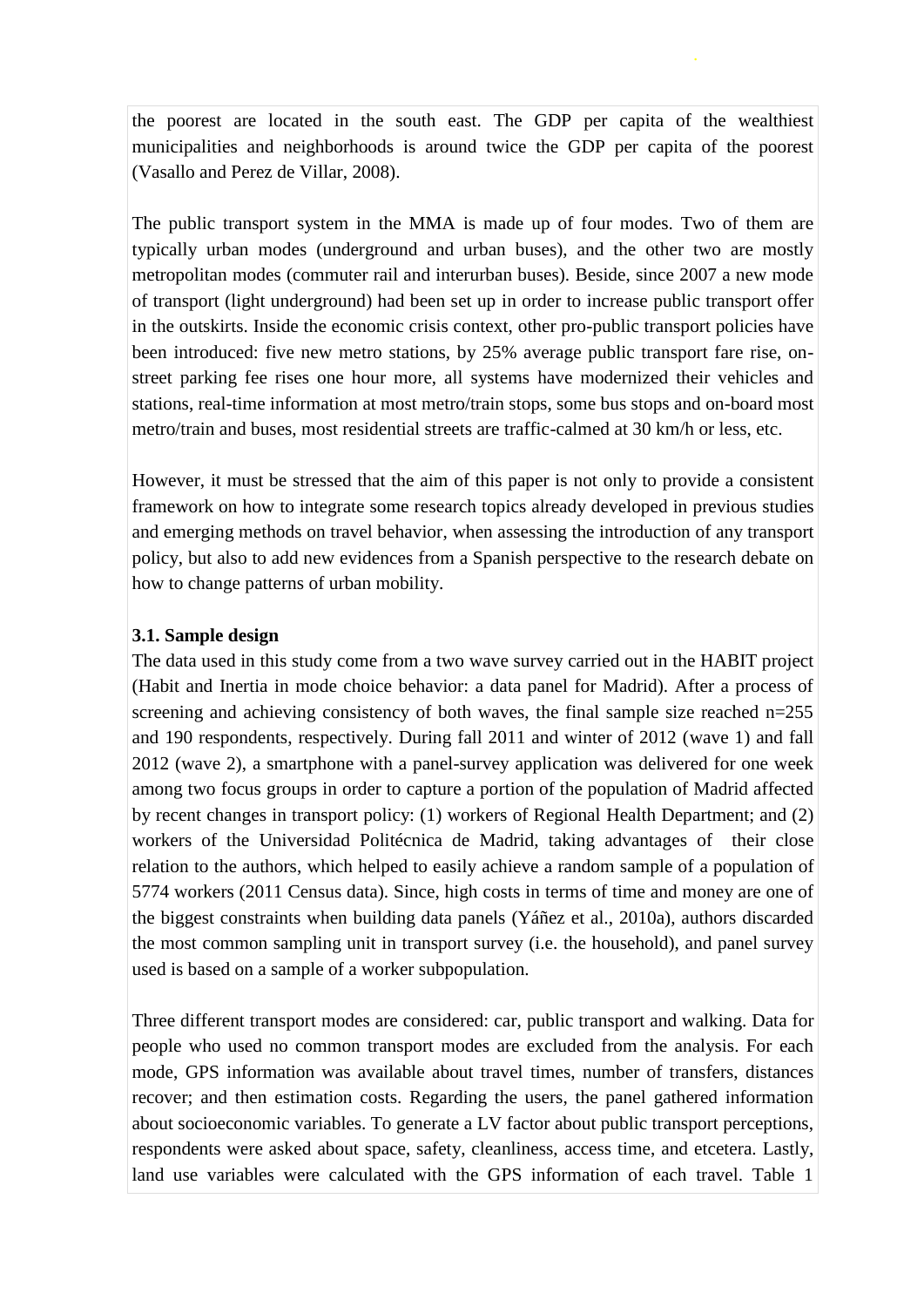| Variables                                      |                    | Worker                  | Wave $1$ (n=255) |                 | Wave $2(n=190)$ |           |
|------------------------------------------------|--------------------|-------------------------|------------------|-----------------|-----------------|-----------|
|                                                |                    | Population <sup>*</sup> | Average          | <b>Standard</b> | Average         | Standard  |
|                                                |                    |                         |                  | Deviation       |                 | Deviation |
| Travel<br>behavior<br>variables<br>(daily)     | $#$ trips          | 2.6                     | 2.4              | 0.3             | 2.1             | 0.4       |
|                                                | <b>Travel</b> time | 28.6                    | 32.7             | 5.8             | 30.5            | 6.1       |
|                                                | (min)              |                         |                  |                 |                 |           |
|                                                | Commuting          | 6.0                     | 7.9              | 3.7             | 6.5             | 2.6       |
|                                                | distance (km)      |                         |                  |                 |                 |           |
|                                                | Car use            | 45.0                    | 57.3             | 1.8             | 55.4            | 1.9       |
|                                                | (% )               |                         |                  |                 |                 |           |
|                                                | Pub. Transport     | 40.0                    | 34.4             | 2.9             | 34.8            | 3.2       |
|                                                | use $(\% )$        |                         |                  |                 |                 |           |
|                                                | Walking use        | 12.0                    | 8.1              | 2.2             | 9.5             | 1.7       |
|                                                | $(\% )$            |                         |                  |                 |                 |           |
| Explanatory<br>socio-<br>economic<br>variables | Male $(\%)$        | 51                      | 52               | 0.8             | 51              | 1.0       |
|                                                | Age                | 40                      | 43               | 9.2             | 44              | 11.6      |
|                                                | Income             | 2500                    | 2100             | 410             | 2220            | 320       |
|                                                | # family           | 2.7                     | 3.1              | 0.5             | 3.0             | 0.3       |
|                                                | members            |                         |                  |                 |                 |           |

contains a selection of individual and socioeconomic characteristics of this sample. Despite these restrictions, the sample well represents the Madrid worker population in many aspects as Table 1 shows.

\* *Source: INE (2011) and Monzón et al. (2013)*

#### **Table 1 - Sample travel behavior and socioeconomic characteristics**

Each panel-based survey considered two main phases. The first phase consisted in a faceto-face interview registering personal data about the respondent. In the second phase, authors gave the smartphone to the people and asked them to register the daily trips they made during the five workdays (Monday to Friday). The trips recorded were monitored in real time and respondents were eventually contacted at the end of the day to correct or clarify the information. A chart was also given to the participants to manually register those trips not registered by the smartphone. The complete registration of daily trips, took about 20 seconds for a trip by car or by walking and one minute for a public transport journey. At the end of the trip, the data were automatically sent to a server accessible by the monitor of the survey. Both the face-to-face interview and the smartphone trip diary were based on the palm-based Santiago Panel used for evaluating the TranSantiago system in Chile (Yáñez et al., 2010b), also covering a wide variety of socio-economic variables.

#### **3.2. Definition of the variables**

#### **3.2.1. Explanatory variables**

Based on the findings of previous studies and the data availability aforementioned, following variables are included as explanatory variables for the MIMIC model: SEX (male = '1'; female = '0'); AGE; INCOME (monthly household income); CHILD (presence of child = '1', no = '0'); FAMILY (number of family members); HELPED (if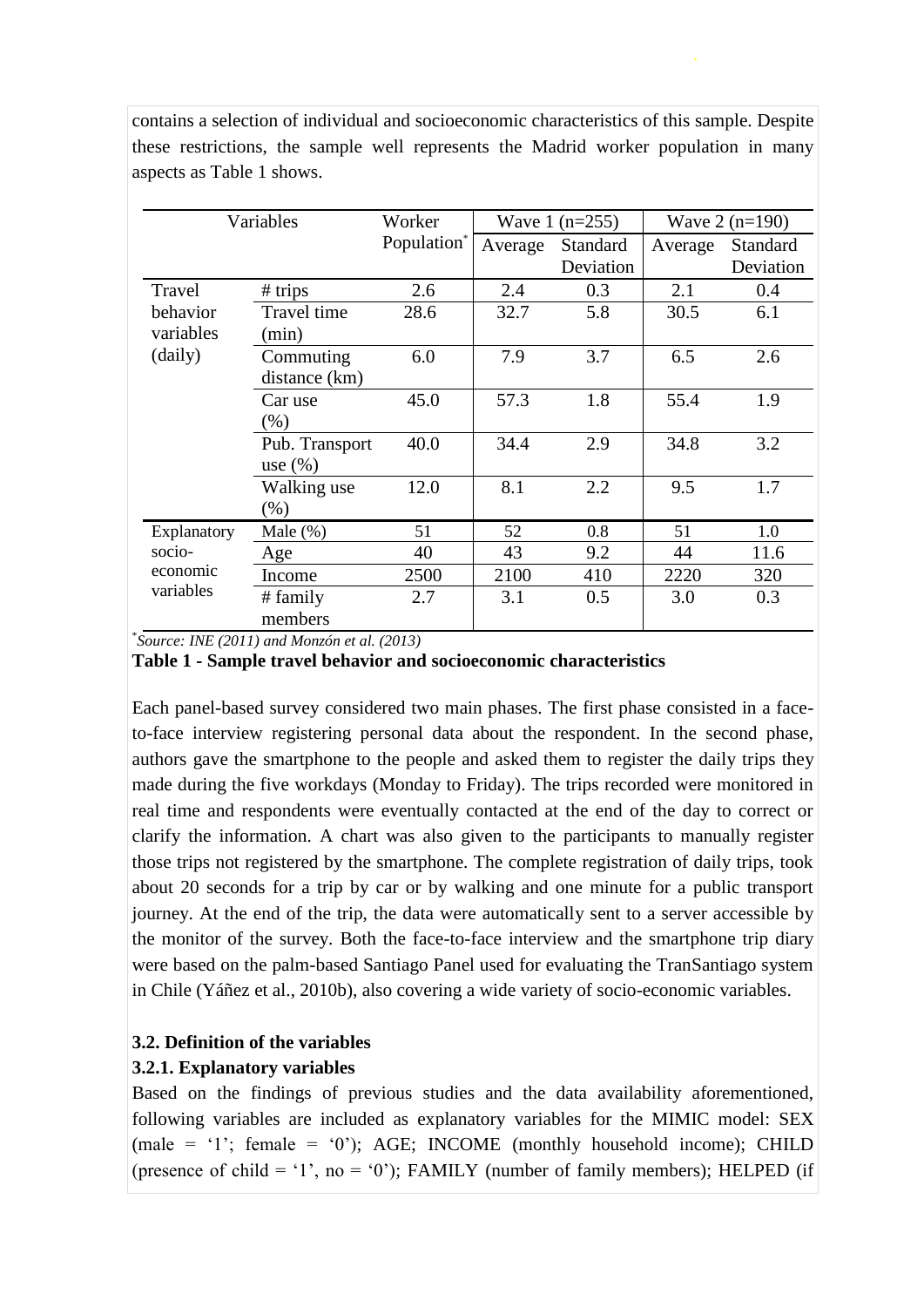assisted for child-care or for housekeeping = '1', no = '0'); VOLUNTARY (voluntary participation in some non-compulsory meetings or activities=  $'1'$ , no =  $'0'$ ).

## **3.2.2. Indicators**

For each trip, perceptions towards public transport were measured using 5-point Likert scale to generate a LV for the MIMIC model about the 'comfort perception' (Comendador et al., 2014b): ACCESS\_TIME, PHYSICAL\_ACCESS, TRAVEL\_TIME, WAITING TIME, TRANSFER, SPACE, SAFETY, and CLEANLINESS. Given that perception towards public transport was asked for each trip, the average perception as arithmetic mean is used assuming that the Likert scale can be treated as a continuous variable (Wang and Law, 2007).

The indicators about built environment characteristics within a service area have been calculated within the station service area (SSAs). Service areas were obtained using Geographical Information System (GIS), and are based on distances across the transport/road network. The distance threshold considered was 900 meters, which is the most suitable distance for people to walk for accessing the Metro network in Madrid (García-Palomares et al., 2013). Once the SSAs were defined with a GIS, they have been intersected with various environment indicators that that hypothetically favor transit use: density, diversity and design (Cervero, R. and Kockelman, 1997); and accessibility dimensions (Geurs and van Wee, 2004) for the MIMIC model. At Comendador et al. (2014c) appears a complete description about which land use indicators defined each built environmental LV applying a factor analysis methodology. A list of these indicators is: POP\_DEN (population density); EMP\_DEN (employment density); JOB\_RATIO (ratio of employment per inhabitant); MIX (variation coefficient of the area covered by different land uses within SSAs); EQUIPMENT (hectares (ha) of commercial and educational land use); SINGLE\_RES (ha of single-family residential); MULTI\_RES (ha of multifamily residential); INDUSTRY (ha of industry); OFFICES (ha of offices); INF (ha of infrastructure that promotes economic activity, such as roads, highways, railroads, airports, electricity, telecommunications, water supply and sanitation); GREEN (ha of parks and recreations); DIST CBD (distance of each SSAs to Center Business District); BROWNFIELD (ha of land available for building); and four centrality measures: REMOTENESS, BETWEENESS, STRAIGHTNESS and REACH centrality.

## **4. ESTIMATION**

## **4.1 MIMIC model: identification and results**

In a previous study (Comendador et al., 2014c) some of the MIMIC model *measurement relations* such as (2) were studied by the authors using factor analysis to guarantee their correct specification. Using the land use indicators described above, six environmental LVs were justified ('street network design', 'urban block diversity', 'nonresidential diversity', 'job accessibility', 'center accessibility' and 'density'); but to capture comfort perceptions of public transport it is necessary to include an additional psychological LV: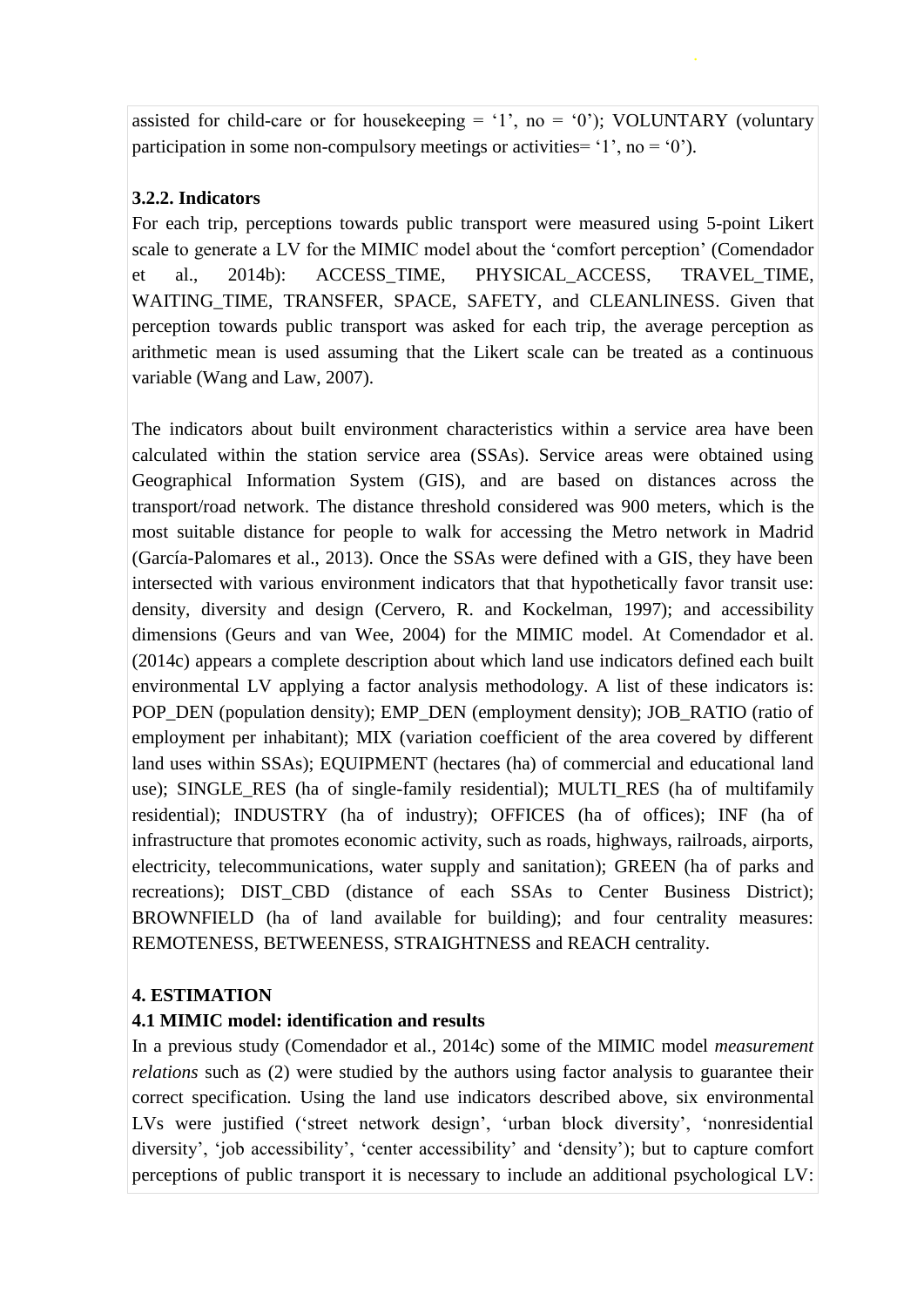'comfort perception'. Therefore, seven explanatory variables are included in the MIMIC model as exogenous variables through *structural equations* (1): SEX, CHILD, AGE, FAMILY, INCOME, HELPED and VOLUNTARY.

The MIMIC model is fitted using AMOS 20.0 software package (Byrne, 2001). This model fitting is done using a covariance based structural analysis, also referred to as method of moments, consisting in minimizing the difference between actual sample covariances and those implied by the model parameters (Bollen, 1989). In the AMOS software package, computing intercepts for the endogenous variables is only feasible when using the maximum likelihood approach. The model assumes direct causal relationships between certain dependent variables, and thus goes further than merely capturing these relationships via error correlations. For reasons of space, the authors only present the details for relationships (measurement and structural equations, Figure 1) of the best model estimated according to the best goodness of fit indices (Schumacker and Lomax, 2004).



**Figure 1** – **Significant** relationships  $(p < 0.1)$  of the best MIMIC model examined (fit **indices:** *RMSEA=0.037; CFI=0.982; AGFI=0.864***)**

Then, based on this MIMIC identification and authors' hypotheses from their own previous studies, it can be concluded that this model structure is expected, except for the following two findings: (i) the effect of the 'street network design' LV is not significant; (ii) the accepted general recommendation (Anderson and Gerbing, 1988) for running a MIMIC model is to have at least three or four indicators per LV, i.e., 'center accessibility' and 'density' LVs have been excluded (see Comendador et. al, 2014c), so this might imply a flaw in the survey design to fully capture the LVs' variability. Moreover, to improve the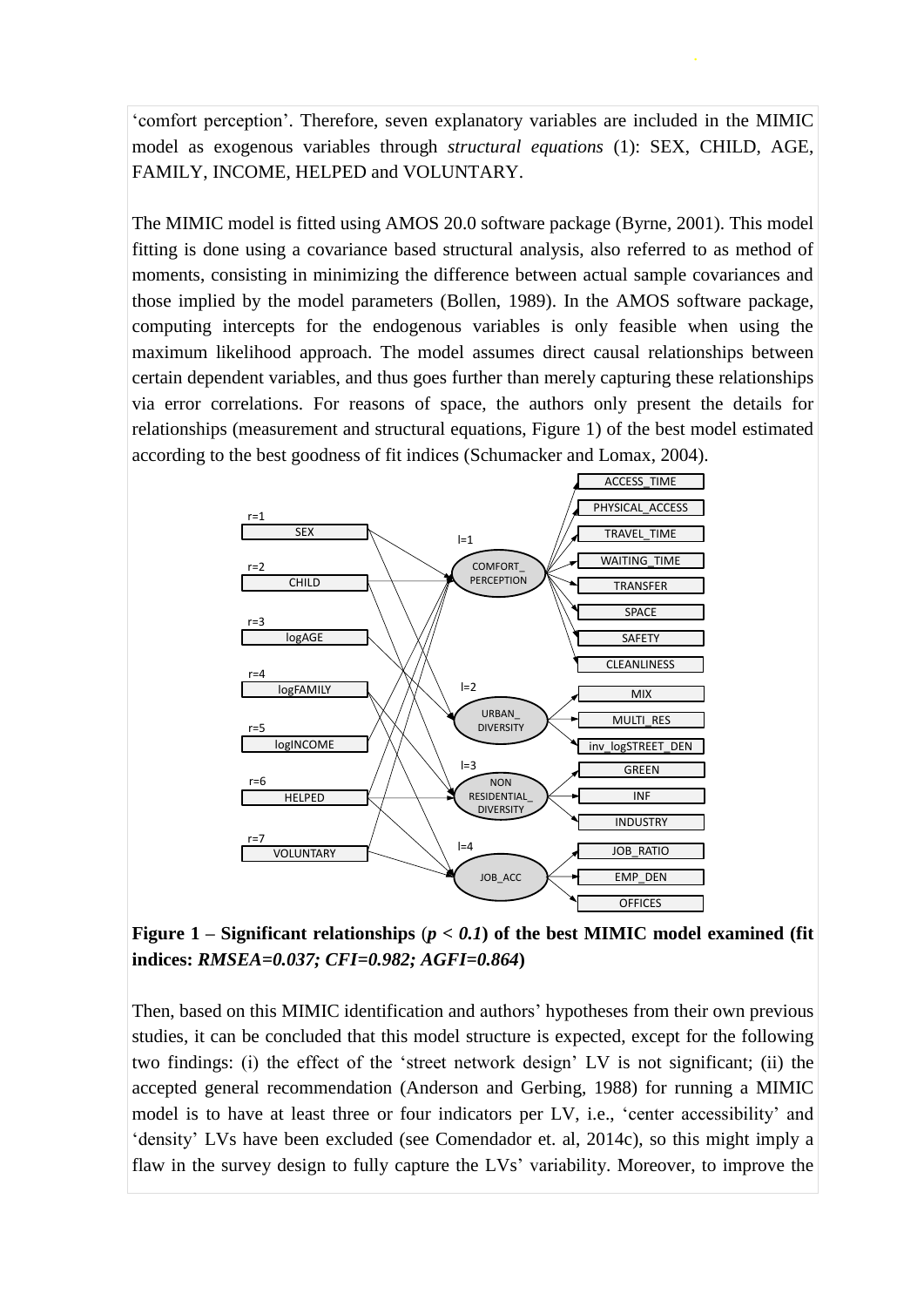value of standardized regression weights  $(\alpha_{lr})$  it is necessary to apply the logarithm for explanatory variables with scale dimension: AGE, FAMILY and INCOME.

Regarding the structural equations results for all the alternatives, the 'comfort perception' towards public transport is measured by using five explanatory variables: SEX  $(\alpha_{11} = -0.100)$ , CHILD  $(\alpha_{12} = -0.067)$ , logINCOME  $(\alpha_{15} = 0.199)$ , HELPED  $(\alpha_{16} = 0.241)$ and VOLUNTARY ( $\alpha_{17} = -0.260$ ). This psychological LV is very influenced by the novel social influence variables considered: HELPED in a positive way and VOLUNTARY negatively. The 'urban diversity' is measured by SEX  $(\alpha_{21}=0.129)$  and logAGE  $(\alpha_{23}=-0.263)$ . Higher age is associated with living in an area covered by not many land uses. The other *diversity* LV that explains the hectares of parks, infrastructures and industries -'nonresidential diversity'- is measured by three explanatory variables related to *family children*: CHILD  $(\alpha_{32} = 0.129)$ , logFAMILY  $(\alpha_{34} = 0.082)$  and HELPED  $(\alpha_{36} = 0.114)$ . Finally, the 'job accessibility' is measured negatively by logFAMILY  $(\alpha_{44} = 0.120)$  and by the novel social influence variables: HELPED  $(\alpha_{46} = -0.076)$  and VOLUNTARY  $(\alpha_{47}=-0.072)$ .

#### **4.2 Hybrid DCM: identification and results**

Once the expected values of the LVs are calculated for each respondent from the MIMIC model, DCMs are estimated. These models are formulated on the basis of LOS and other socioeconomic variables (Di Ciommo et al., 2014): 'travel time', 'personal travel cost', 'gender=male', 'car ownership', 'purpose=work'. Moreover, the authors include the known *social influence* variables ('voluntary' and 'helped') to evaluate the true importance of this social aspect on a general framework.

Table 2 presents the estimation results. For every estimator the respective *t*-value follows between parentheses. The models' log-likelihood at convergence and  $\rho^2$  index (calculated with respect to the constants-only model) are shown as well. To evaluate the importance of the LVs inclusion and to facilitate the conclusions, all the DCMs estimated below have a ML model structure with panel correlation accounted for by the 'travel time' and 'personal travel cost' random parameters.

| <b>Parameters</b>                        | ML1                        | ML2                         | HM1                         | HM2                  |  |  |  |
|------------------------------------------|----------------------------|-----------------------------|-----------------------------|----------------------|--|--|--|
| Total Travel Time (mean)                 | $-0.074 (-27.0)^{*}$       | $-0.062 (-17.1)^{*}$        | $-0.083 (-25.2)^{*}$        | $-0.067(-16.7)$      |  |  |  |
| Total Travel Time (st.dev)               | $0.148(24.9)$ <sup>*</sup> | $0.148(24.8)$ <sup>*</sup>  | $0.115(23.1)^{^{\circ}}$    | 0.116(23.0)          |  |  |  |
| Personal Travel Cost (mean)              | $-0.142 (-12.8)$           | $-0.146 (-13.3)^{*}$        | $-0.097 (-17.1)^{^{\circ}}$ | $-0.047(-4.1)$       |  |  |  |
| Personal Travel Cost (st.dev)            | 0.385(25.2)                | 0.386(25.0)                 | 0.584(37.8)                 | 0.472(24.3)          |  |  |  |
| Systematic heterogeneity in Travel Time  |                            |                             |                             |                      |  |  |  |
| Voluntary                                |                            | $-0.002(-0.6)$              |                             | $0.004$ $(1.5)$      |  |  |  |
| Helped                                   |                            | $-0.015(-4.5)$              |                             | $-0.043 (-10.9)^{4}$ |  |  |  |
| Attributes specific for Public Transport |                            |                             |                             |                      |  |  |  |
| <b>ASC</b>                               | 5.516(22.5)                | 5.363 $(21.2)^{*}$          | 4.805 $(12.9)^{\degree}$    | 6.200 (15.6)         |  |  |  |
| Gender: male                             | 1.673 (11.7)               | 1.641 $(11.5)$ <sup>*</sup> | 1.389(9.2)                  | 1.098(7.2)           |  |  |  |
| Car ownership                            | $-4.424(-22.8)$            | $-4.409(-22.7)$             | $-3.487 (-18.6)^*$          | $-3.347 (-17.6)^{*}$ |  |  |  |
| Purpose: Work                            | 0.262(2.0)                 | 0.284(2.1)                  | 0.313(2.3)                  | 0.157(1.2)           |  |  |  |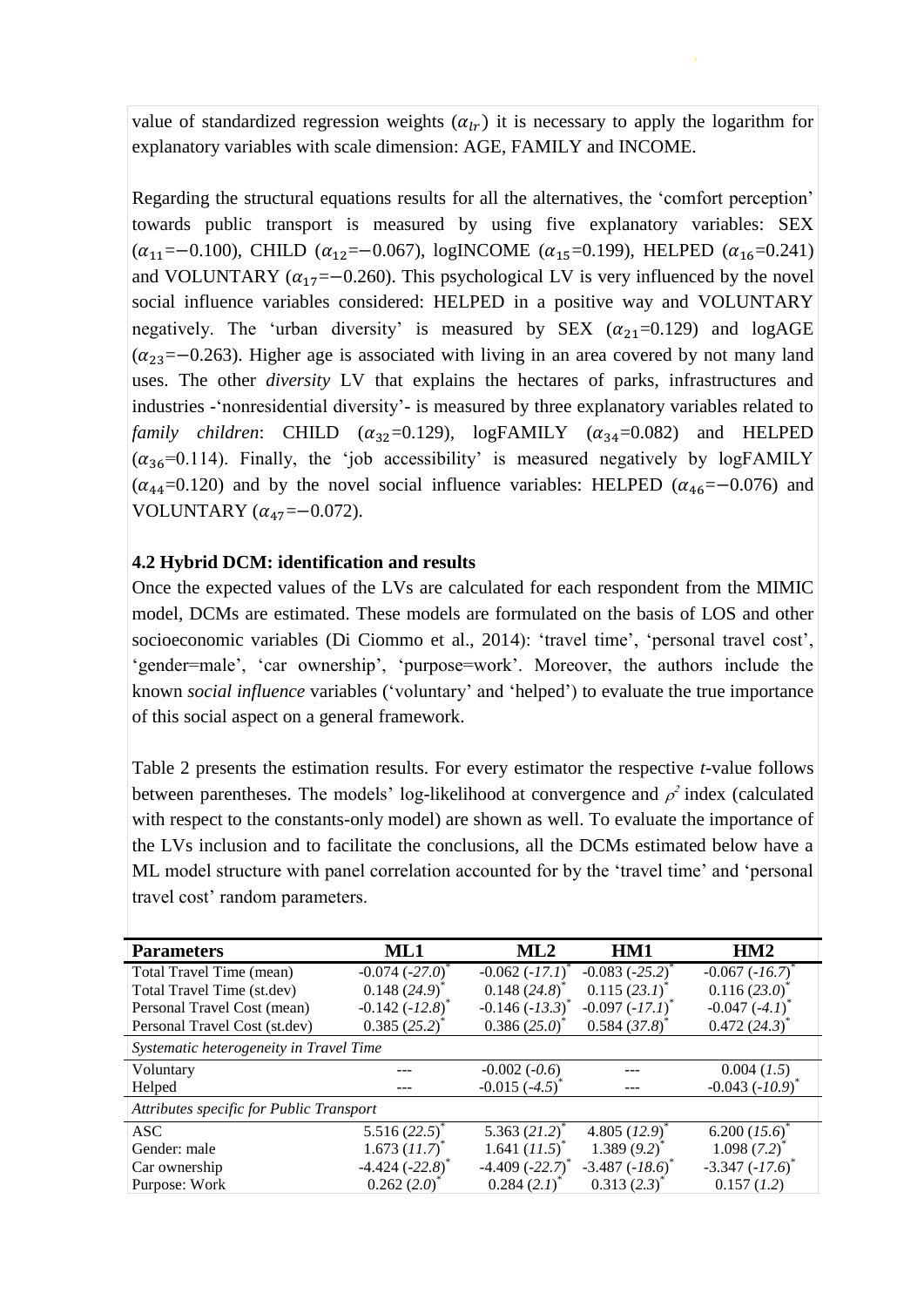| Voluntary                       | $-0.943(-7.0)$      | $-0.976(-6.1)^{*}$         | $-1.255(-8.8)$     | $-0.894(-5.3)$            |
|---------------------------------|---------------------|----------------------------|--------------------|---------------------------|
| Helped                          | $0.420(3.0)^{*}$    | $0.652(3.8)^{*}$           | 0.787(5.2)         | 0.800(4.4)                |
| Comfort perception              |                     |                            | $-0.408(-5.4)^{*}$ | $-0.746 (-10.0)^{*}$      |
| Urban diversity                 |                     |                            | $-6.653(-2.1)$     | $-7.815(-2.5)$            |
| Nonresidential diversity        |                     |                            | $-0.005(-5.6)$     | $-0.006(-5.7)$            |
| Job accessibility               |                     |                            | 0.030(6.9)         | 0.019(4.4)                |
| Attributes specific for Walking |                     |                            |                    |                           |
| <b>ASC</b>                      | 5.351 $(19.4)$      | $5.179(17.9)$ <sup>*</sup> | 3.370 $(7.1)^{*}$  | 4.586(9.6)                |
| Gender: male                    | $1.105(6.1)^{*}$    | 1.078(5.9)                 | $1.056(5.6)^{*}$   | 0.690(3.6)                |
| Car ownership                   | $-2.699(-11.8)^{*}$ | $-2.687(-11.7)^{*}$        | $-1.699(-7.3)^{*}$ | $-1.795 (-7.7)$           |
| Purpose: Work                   | $-0.892(-5.3)^{*}$  | $-0.882 (-5.2)^{*}$        | $-0.827(-4.8)$     | $-0.846(-4.9)$            |
| Voluntary                       | $-0.263(-1.6)$      | $-0.319(-1.6)$             | $-0.434(-2.5)$     | 0.033(0.2)                |
| Helped                          | $-0.045(-0.3)$      | 0.248(1.2)                 | 0.432(2.4)         | $0.495(2.3)^{*}$          |
| Comfort perception              |                     |                            | 0.181 (1.7)        | $-0.034(-0.3)$            |
| Urban diversity                 |                     |                            | $-0.113(-2.9)$     | $-0.116(-3.0)$            |
| Nonresidential diversity        |                     |                            | $-0.004(-3.3)$     | $-0.004(-3.7)^{^{\circ}}$ |
| Job accessibility               |                     |                            | 0.027(5.0)         | $0.007$ $(1.4)$           |
| Measures of fit                 |                     |                            |                    |                           |
| Log-likelihood                  | $-2068.1$           | $-2067.0$                  | $-1971.4$          | $-1959.4$                 |
| $\rho^2(0)$                     | 0.495               | 0.496                      | 0.519              | 0.522                     |

\* *Significant at 95% level of confidence*

#### **Table 2 – DCMs results (N=12526 observations)**

The first model (**ML1**) is the simplest specification, as it does not include the effect of the LVs. The LOS parameter signs are correct (consistent with microeconomic theory): lower for car mode. But when authors have examined the database it was found that many individuals made economically inconsistent choices, and that this behavior can only be explained through psycho-sociological aspects. For this reason is important to include on the simplest model the *social influence* variables ('voluntary' and 'helped'): not significant in walking, but the public transport 'voluntary' and 'helped' constants presents a high significance of its parameters. There is an influence between 'travel time' and 'voluntary'. It is quite trivial, because when I do more activities, I have less time, so the introduction of voluntary activity explains a part of the history explained by time variable. On the other hand, 'travel time' and 'helped' have also little colinearity because if I have some help or not in child care, I have more or less free time, respectively. At first 'voluntary' reduces the probability of choosing public transport, and 'helped' increases it. With this result is difficult to know if to be a 'voluntary'/'helped' person implies low/high probability of choosing public transport, respectively; or vice versa. The following model results will solve this hesitation.

Other study with the same database (Di Ciommo et al., 2014) justifies several interactions among some respondents' attributes and decision makers' characteristics (e.g. travel time), that allow accounting for systematic heterogeneity in the individual preference. The second model (**ML2**) includes this effect, but only on *social influence* variables ('voluntary' and 'helped') to facilitate the comparisons. Due to the colinearity between *social influence* variables and 'total travel time', the constant associate with travel time reduces its statistical significance. The systematic heterogeneity (i.e. taste) in travel time for 'helped'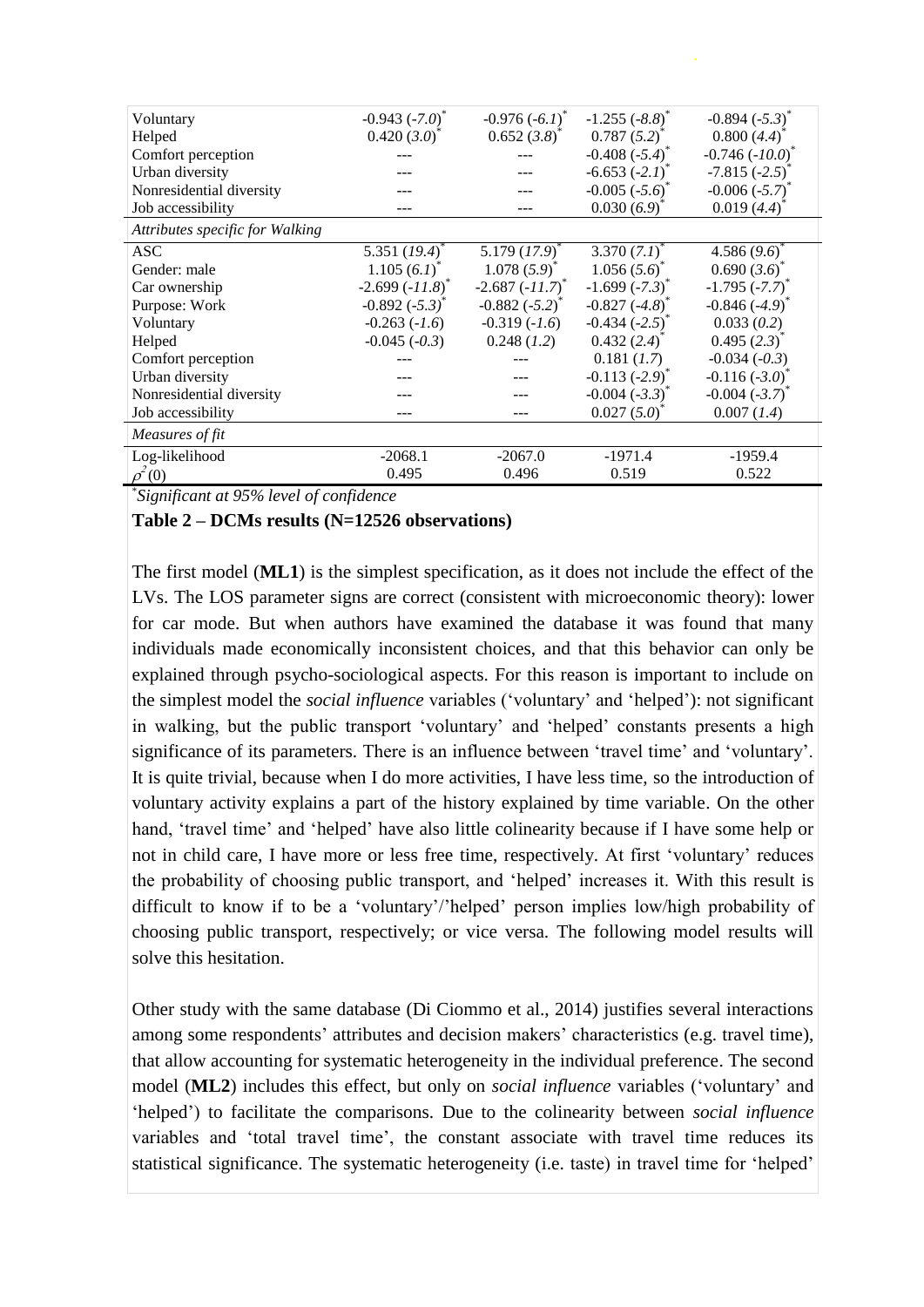is negative. By that is meant that if I have some help for house and child care, I have some time that I can use for going to work by public transport; not for utilitarian reasons but I have no choice. The rest of the parameters do not change much their specifications.

The third model (**HM1**) is based on ML1, but is a hybrid model including the four LVs resulting from the MIMIC model above. When psychological and land use factors are added to the discrete choice model framework, models improve their fitness and statistical significance (Yoon and Goulias, 2010; Moore et al., 2013). With the inclusion of these LVs, it can be seen that mode specific constants (*ASC*) reduce their relative importance and statistical significance, and that LVs are statistically significant (except 'comfort perception' towards public transport for walking users). Apparently, this is showing that the observed behavior is not only ruled by the maximum utility criterion, but also by a strong psychological-environment concept, that develops without the mediation of cognitive processes during choice. It is probable that this fact was hidden behind the modal constants in the ML1 and ML2 models. Car users have more positive 'comfort perception' towards public transport to the users of bus, metro, etc. This statement corroborates the previous conclusion about having people who go to work by public transport not for utilitarian reasons, but sometimes they have no choice. Regarding environmental LVs, the more diversity place of residence is, more difficult is the use of public transport or walking. On the other hand, public transport and walking choices increase with the 'job accessibility'. The four LVs were measured by, among others, 'gender' variable, decreasing its significance in this hybrid model. And again, the *social influence* variables are significant (even for walking mode).

Model performance increases when LVs are properly included. Indeed, according to the LR-test last model (**HM2**), which allows for systematic taste variations in travel time for the *social influence* variables, is easily the best fit. It must be noted that, except travel time parameter, variables with the highest *t*-values are precisely those associated with a psychosociological construct: *systematic heterogeneity in travel time* for 'helped' respondents and 'comfort perception' for public transport users. As it occurred at ML2, the taste variation for 'voluntary' variable does not significant; and the *environmental* importance during mode choice is not affected.

## **5. CONCLUSION**

There are a lot of perspectives to testing the effect of transport policy measures to achieve a modal shift: econometric and psychological theories, statistical methodologies, processing or not of social influence or/and land use variables, use of a database coming from a longitudinal or a cross sectional survey, etcetera. Moreover, during the last 40 years a great many case studies on travel behaviour have been analysed using some of the possible combinations of the perspectives above. Therefore, it is very difficult to find the midpoint of the most accurate and complete research in understanding the factors that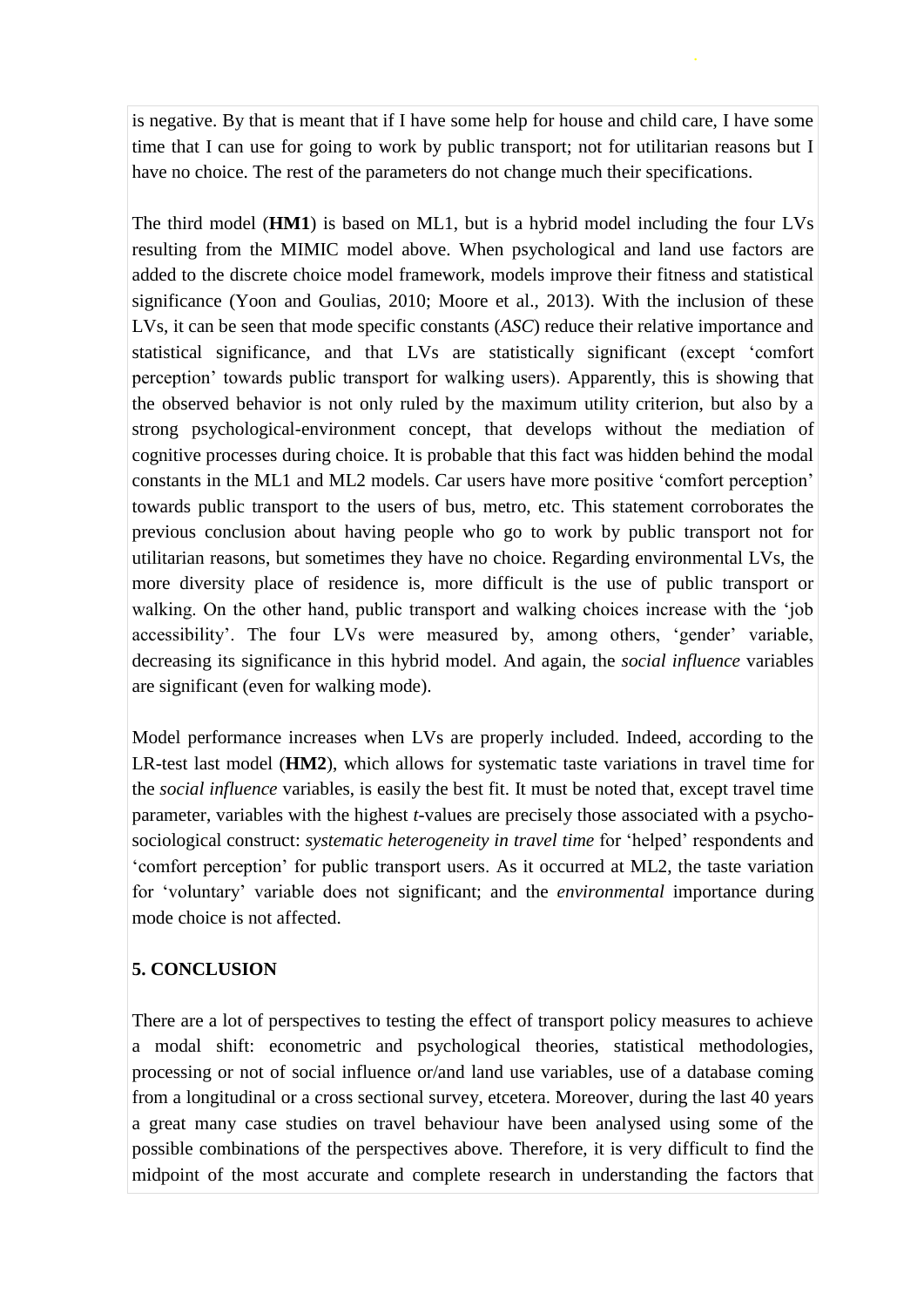explain modal choices to minimize negative externalities of car-based trips for a specific case study.

Using as a starting point the principle that the choice of a transport mode is the *key role* played by public transport planners in policy making (Ortúzar and Willumsen, 2011), this paper develops a sequential hybrid DCM methodology to analyze the effect of the transport policies introduced in Madrid during the last four years, in the context of the world economic crisis. This paper does not only to provide a framework on how to integrate some research topics already developed in previous studies and emerging methods on travel behavior, when assessing the introduction of any transport policy, but also to add new evidences from a Spanish perspective to the research debate on how to change patterns of urban mobility. The data used comes from a two panel smartphonebased survey (n=255 and 190 respondents, respectively) of Madrid.

On the basis of this analysis of an urban modal choice case, it is possible to affirm that hybrid DCMs are clearly superior in fit to an equivalent DCM without incorporating LVs. The LVs approach used in the hybrid DCMs is an advance over the typical dummy variables approach because it does not depend on the subjective definition of boundaries for generation of the values of 0 to 1 required in this last case. The consideration of LVs in a DCM allows capturing the real importance that the LOS and cost variables have on the individual decision-making process.

The signs of LOS attributes are consistent with microeconomic theory: time and cost parameters represent a disutility to individuals. Respect of environmental LVs included, higher diversity places of residence (higher mixture of land uses and street density) are associated more car use. On the other hand, public transport and walking choices increase with places close to job accessibility. Regarding the psychological perception towards public transport, car users have more positive perception to the users of public transport. Finally, with the inclusion for systematic taste variations in travel time for two novel social influence variables (voluntary and helped), models improved their fitness and statistical significance. It is recommended that future research uses a survey design to fully capture all the LVs' variability on travel behavior; not only other environmental (density and design) and psychological factors (e.g. expectancy and norms), but also other *social influence* aspects (e.g. number of friends at Facebook, Twitter and LinkedIn) very correlated with the free time to travel.

The results confirm previous authors' findings (Comendador et al., 2014b and Di Ciommo et al., 2014) – in a more general framework, certainly- on the theory that transport policy actions are more likely to be effective when car use has been first disrupted, because: (1) in areas with higher job accessibility, public transport is more likely to be used since the use of car is more restricted; (2) many people using public transport on their way to work do not do it for utilitarian reasons, but because no other choice is available; and (3) the more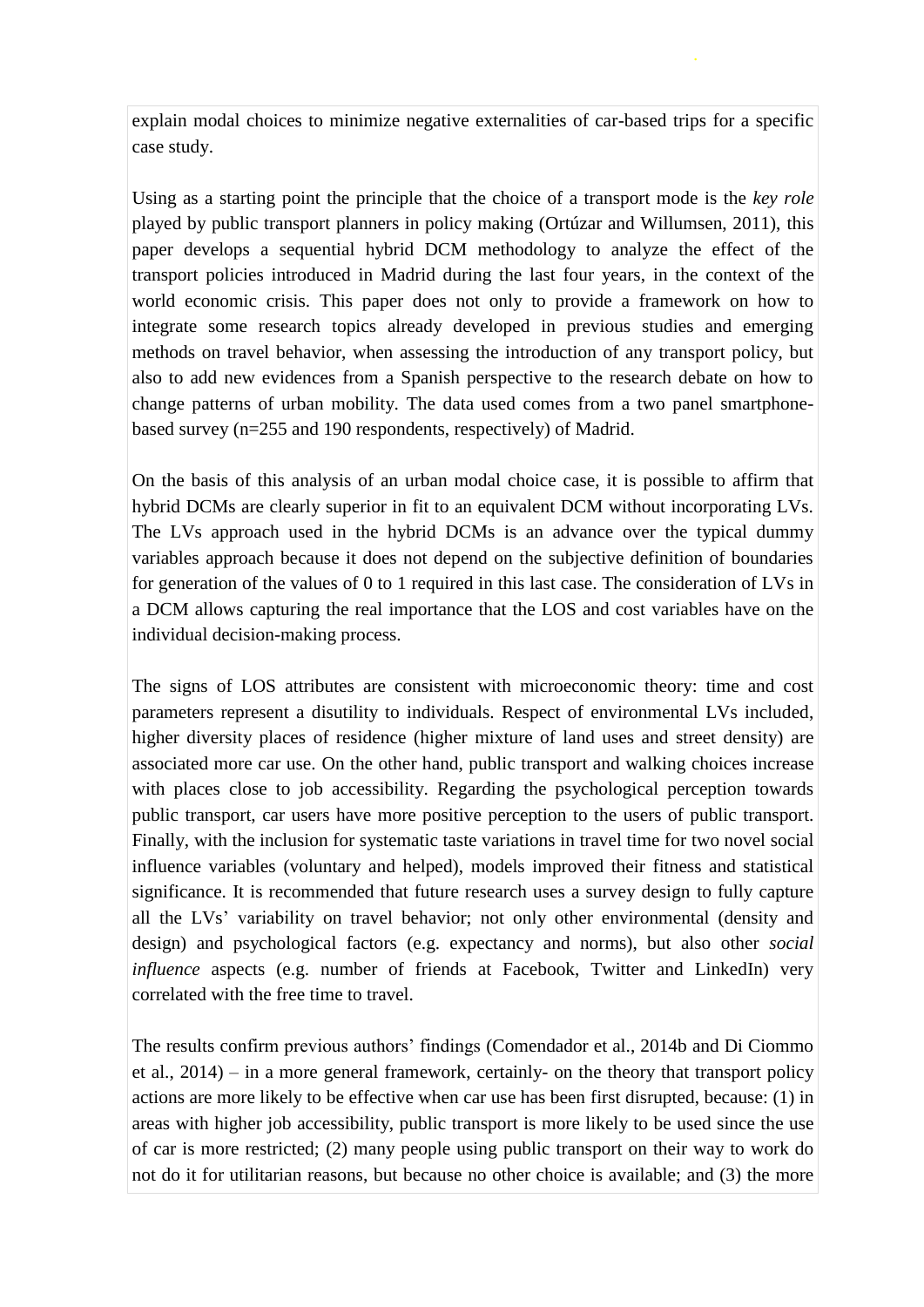things to do for a whole day (household responsibilities, voluntary activities, etcetera), the more use of car.

# **ACKNOWLEDGEMENTS**

The authors wish to thank the Secretaría de Estado de Ciencia e Innovación, which has funded the HABIT Project, (R+D Programme 2011-2013). They are also very grateful to Juan Carlos García Palomares and Srinath Ravulaparthy for their support in preparing the land use variables based on Geographical Information Systems software. The authors would also like to thank Rico Wittwer, Floridea Di Ciommo, Elisabetta Cherchi and Juan de Dios Ortúzar who provided methodological assistance.

## **REFERENCES**

ANDERSON, J. C., and GERBING, D. W. (1988). Structural equation modeling in practice: A review and recommended two-step approach. *Psychological Bulletin*, 103, 411- 423.

BEN-AKIVA, M., WALKER, J., BERNARDINO, A. T., GOPINATH, D. A., MORIKAWA, T., and POLYDOROPOULOU, A. (2002). Integration of choice and latent variable models. *Perpetual motion: Travel behaviour research opportunities and application challenges*, 431-470.

BOLLEN, K.A. (1989). *Structural equations with latent variables*. New York: John Wiley & Sons, Inc.

BYRNE, B. (2001). *Structural equation modelling with AMOS – Basic concepts, applications, and programming*. East Sussex: Psychology Press.

CERVERO, R. and KOCKELMAN, K., (1997). Travel Demand and the 3Ds: Density, Diversity, and Design. *Transportation Research-Part D*, 2, 199-219.

CHERCHI, E., and ORTÚZAR, J. de D. (2011). On the use of mixed RP/SP models in prediction: Accounting for systematic and random taste heterogeneity. *Transportation Science*, 45, 98-108.

COMENDADOR, J., DI CIOMMO, F. and LÓPEZ-LAMBAS, M.E. (2014a). Assessing Subjectivity in Urban Mobility through a Revealed Preferences survey of New Stations Users. Submitted for publication in Case Studies on Transport Policy. Presented at 18th PANAM Conference.

COMENDADOR, J., WITTWER, R., LÓPEZ-LAMBAS, M.E. and MONZÓN, A.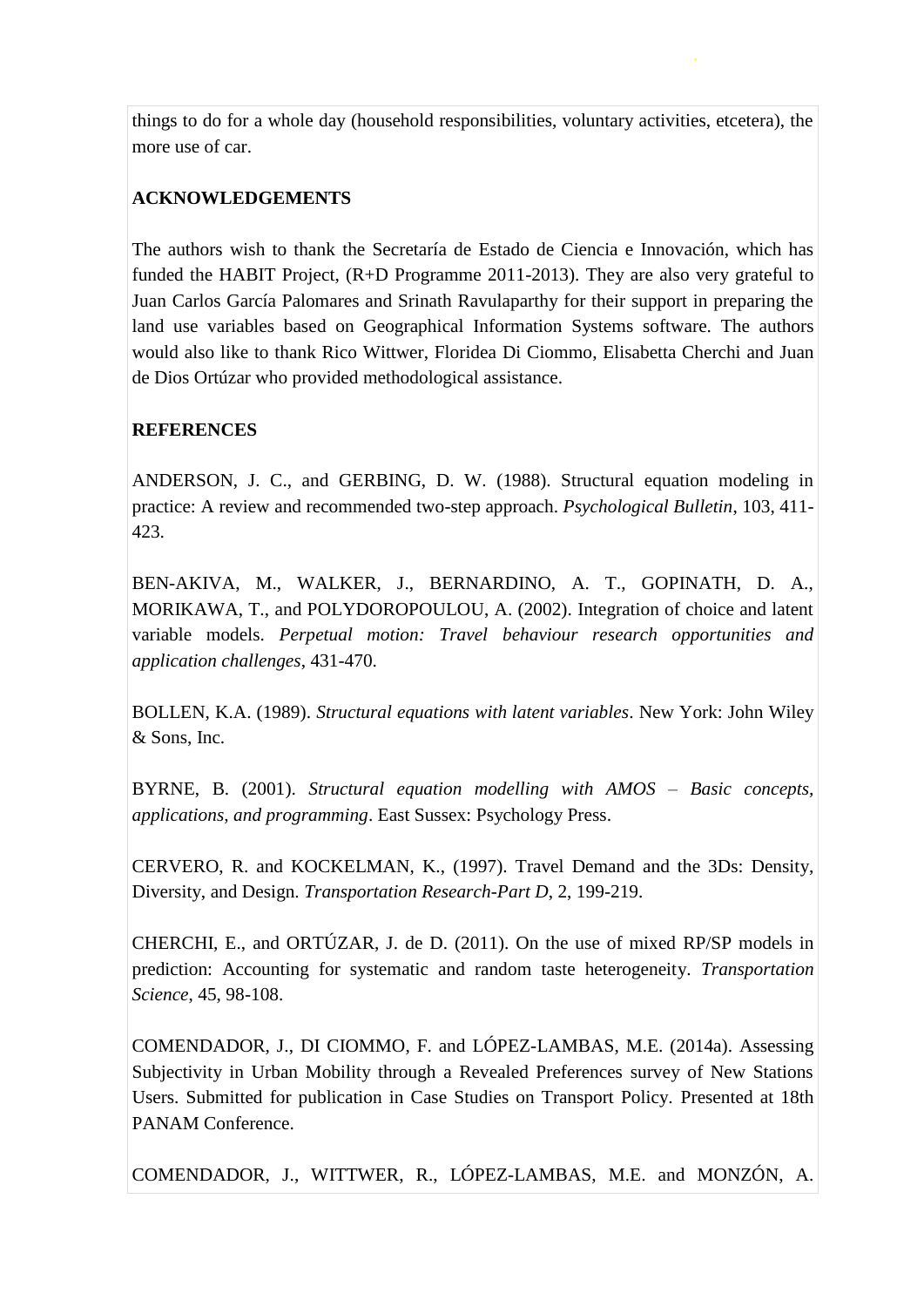(2014b) Understanding Travel Behavior to change Intentions towards Private Car and Public Transport. Submitted for publication in Transportation Research Part A.

COMENDADOR, J., LÓPEZ-LAMBAS, M.E. and MONZÓN, A. (2014c). Urban built environment analysis: Evidence from a mobility survey in Madrid. Presented at 11th CIT Conference.

DE ABREU E SILVA, J., MORENCY, C., and GOULIAS, K. G. (2012). Using structural equations modeling to unravel the influence of land use patterns on travel behavior of workers in Montreal. *Transportation Research Part A*, 4, 1252-1264.

DI CIOMMO, F., COMENDADOR, J., LÓPEZ-LAMBAS, M.E., CHERCHI, E., and ORTÚZAR, J. DE D. (2014). Exploring the role of social influence variables on travel behaviour. Submitted for publication in Transportation.

EWING, R. and CERVERO, R. (2010). Travel and the built environment. *Journal of the American Planning Association*, 76, 265-294.

GALDAMES, C., TUDELA, A. and CARRASCO, J. (2011). Exploring the Role of Psychological Factors in Mode Choice Models by a Latent Variables Approach. *Transportation Research Record*, 2230, 68–74.

GARCÍA-PALOMARES J. C., GUTIÉRREZ J., and CARDOZO O. D. (2013). Walking accessibility to public transport: an analysis based on microdata and GIS. *Environment and Planning B: Planning and Design 40*, 1087 – 1102.

GOLOB, T. F. (2003). Structural equation modelling for travel behaviour research. *Transportation Research Part B*, 37, 1–25.

GEURS K. T., and VAN WEE B. (2004). Accessibility evaluation of land-use and transport strategies: review and research directions. Journal of Transport Geography, 12, 127-140.

MOORE, J., CARRASCO, J.A., and TUDELA, A. (2013). Exploring the links between personal networks, time use, and the spatial distribution of social contacts. *Transportation*, 40, 773-788.

ORTUZAR, J. de D., and WILLUMSEN, L. G. (2011). *Modelling Transport.* Fourth Edition, John Wiley and Sons, Chichester.

RAVEAU, S., ÁLVAREZ-DAZIANO, R., YÁÑEZ, M. F., BOLDUC, D., and ORTÚZAR, J. D. (2010). Sequential and Simultaneous Estimation of Hybrid Discrete Choice Models. *Transportation Research Record*, 2156, 131-139.

SCHUMACKER, R.E., and LOMAX, R.G. (2004). *A beginner's guide to structural*